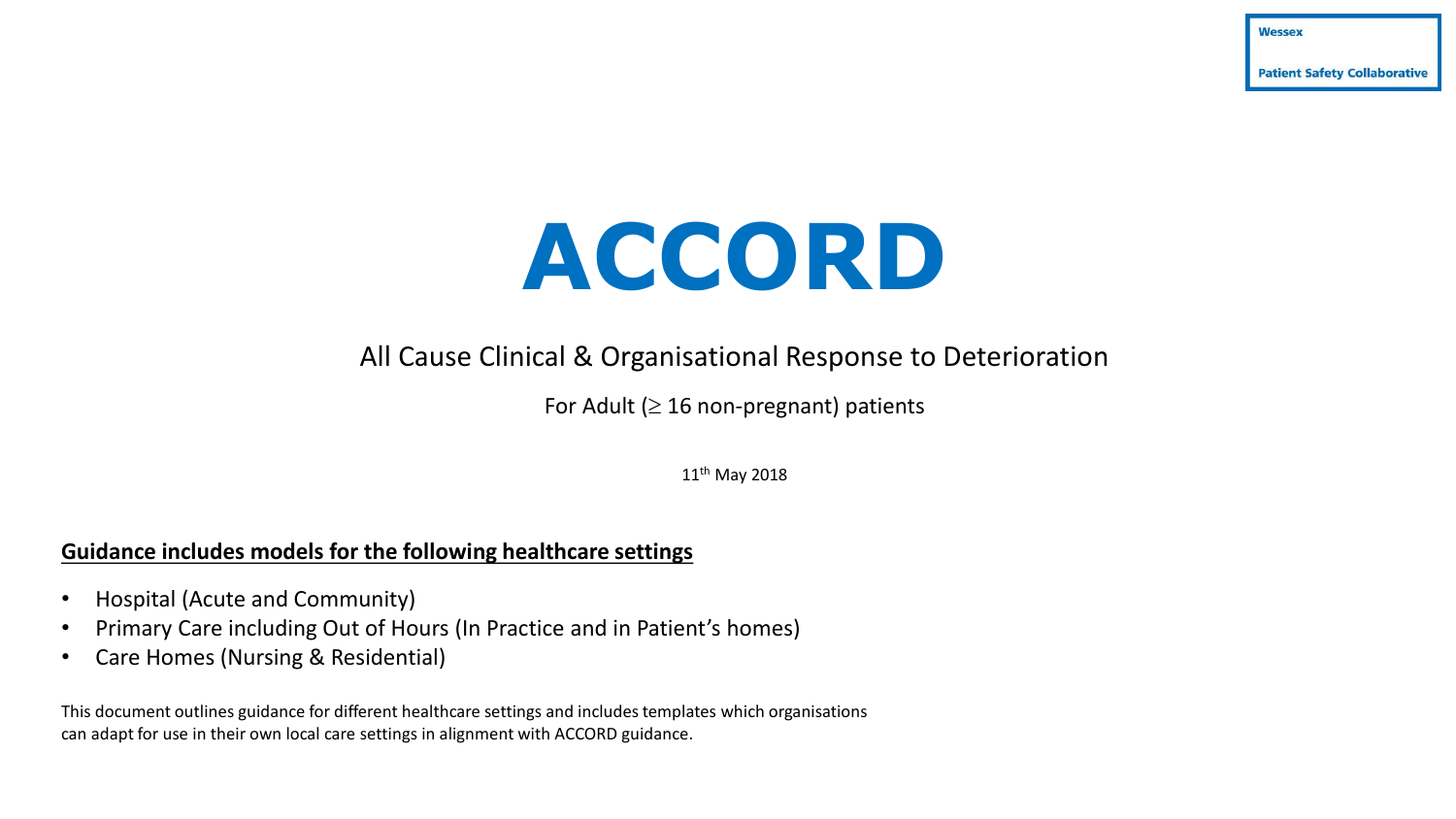

1. ABCDE = Airway, Breathing, Circulation, Disability, Exposure; 2. Urgent/Emergency response times to be defined locally by organisation 3. Clinical assessment /senior review: to be completed by a competent healthcare professional as per organisational protocol. \*\* Represents CQUIN time zero in hospitals (If Suspected Sepsis is diagnosed in the community, CQUIN time zero is the time of entry to hospital)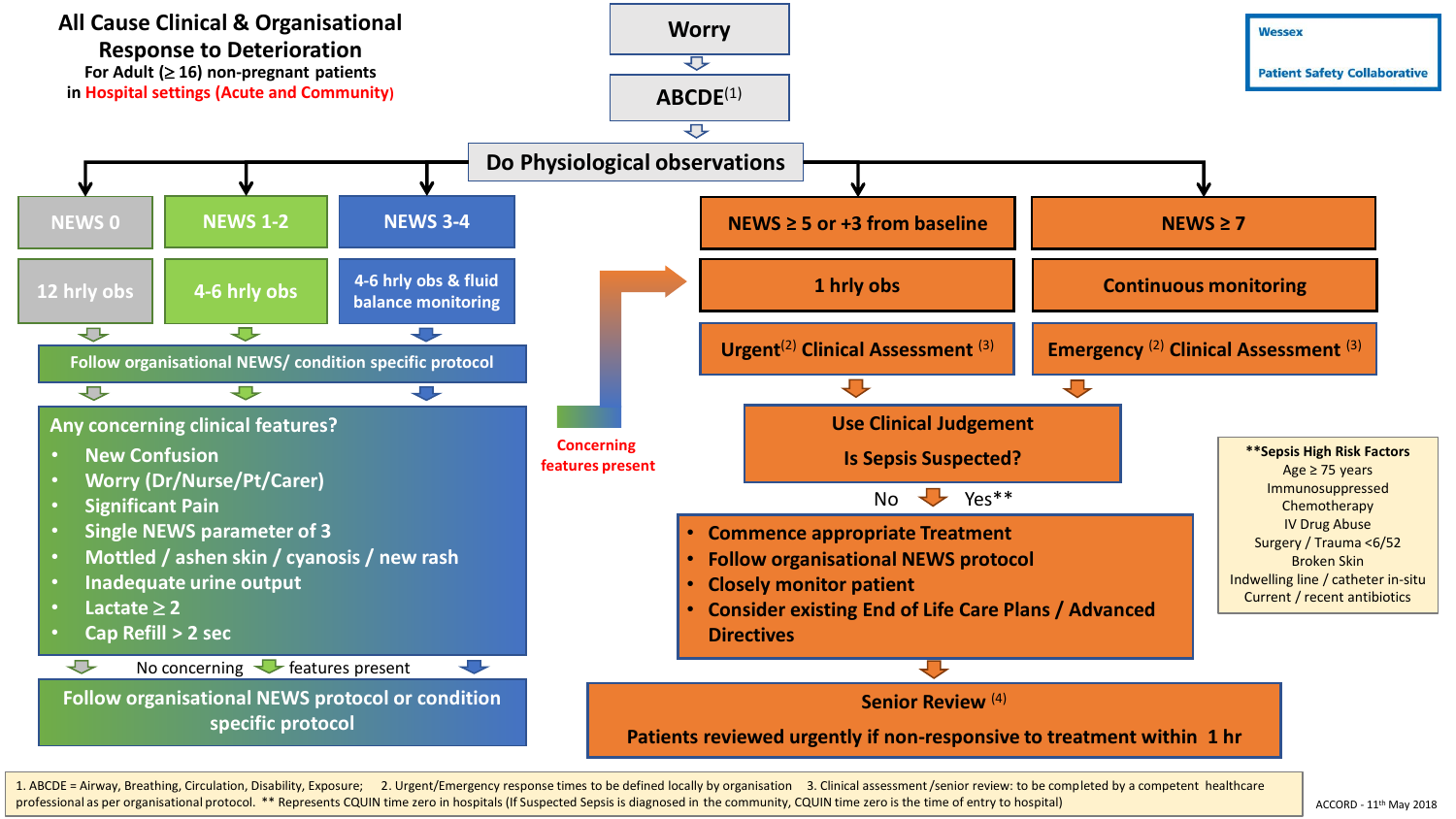

professional as per organisational protocol. \*\* Represents CQUIN time zero in hospitals (If Suspected Sepsis is diagnosed in the community, CQUIN time zero is the time of entry to hospital)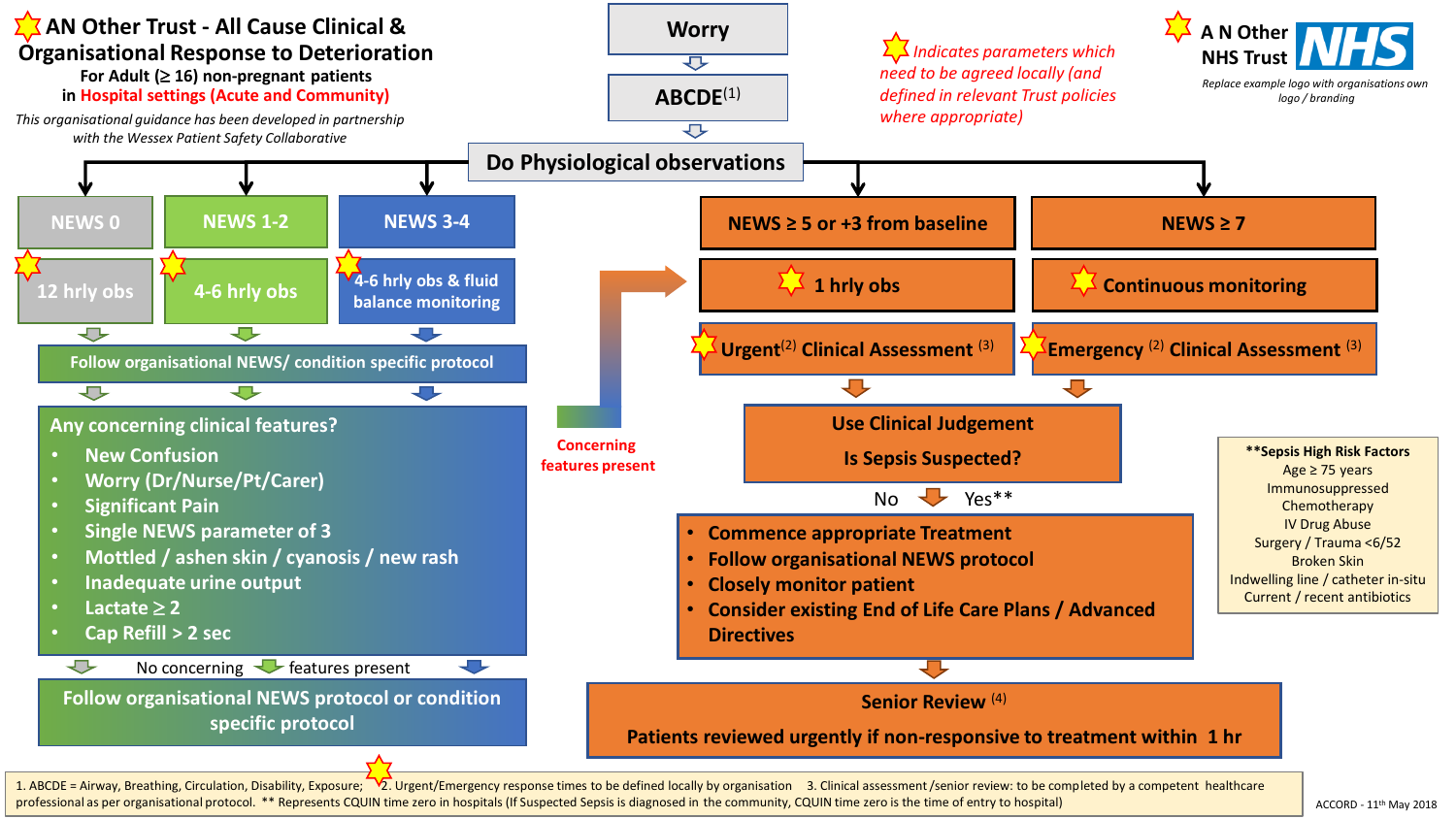## **All Cause Clinical & Organisational Response to Deterioration**

**For Adult ( 16) non-pregnant patients in Primary Care settings**

**Patient Safety Collaborative** 

|                                            | NEWS 0-2 This score indicates the Patient is at LOW RISK                                                                                                                                                                                                                                                                                                                                                  | Any concerning clinical features?                                                                                                                                                                                                                                                                                                                                                                                                                                                                                                             |
|--------------------------------------------|-----------------------------------------------------------------------------------------------------------------------------------------------------------------------------------------------------------------------------------------------------------------------------------------------------------------------------------------------------------------------------------------------------------|-----------------------------------------------------------------------------------------------------------------------------------------------------------------------------------------------------------------------------------------------------------------------------------------------------------------------------------------------------------------------------------------------------------------------------------------------------------------------------------------------------------------------------------------------|
| <b>NEWS 0-2</b>                            | Follow organisational NEWS protocol. Consider:<br>if the patient is safe to be left at home and/or<br>$\bullet$<br>safe to be reviewed in 4-12 hrs with safety netting<br>$\bullet$<br>Or if clinically appropriate, referral<br>$\bullet$                                                                                                                                                                | • High Risk Patient (*see box)<br><b>New Confusion</b><br>$\bullet$<br>Worry (Dr/Nurse/Pt/Carer)<br>$\bullet$<br><b>Significant Pain</b><br>$\bullet$<br>Single NEWS parameter of 3<br>Mottled / ashen / cyanosis / new rash<br>Not passed urine in 8 hrs<br>$\bullet$<br>Feeling short of breath<br>$\bullet$<br>*High Risk Patient<br>Age $\geq$ 75 years<br>Immunosuppressed<br>Chemotherapy<br><b>IV Drug Abuse</b><br>Surgery / Trauma <6/52<br><b>Broken Skin</b><br>Indwelling line / catheter in-situ<br>Current / recent antibiotics |
|                                            | NEWS 3-4 This score indicates the Patient is at LOW RISK BUT<br>may require secondary care assessment                                                                                                                                                                                                                                                                                                     |                                                                                                                                                                                                                                                                                                                                                                                                                                                                                                                                               |
| <b>NEWS 3-4</b>                            | Follow organisational NEWS protocol. Consider:<br>Early repeat observations until NEWS improves<br>Prompt Clinical review & based on judgement:<br>$\bullet$<br>Hospital admission or<br>Planned review in 4-12 hours with open self-referral if deterioration.<br>*NB. knowledge of previous observations (within last 6 mths) is very important as some<br>patients normally 'run' a low BP or hypoxia. |                                                                                                                                                                                                                                                                                                                                                                                                                                                                                                                                               |
| $N EWS \geq 5$                             | $NEWS \geq 5$ Patient is at MEDIUM RISK<br>Pt's physiological parameters indicates systemic distress & organ dysfunction<br>OR Concerning clinical features are present (see box)                                                                                                                                                                                                                         |                                                                                                                                                                                                                                                                                                                                                                                                                                                                                                                                               |
| <b>OR Concerning Features</b><br>(see box) | It is Likely that Urgent (1hr) hospital assessment will be required based on Clinical<br>judgement<br>Consider any existing End of Life Care Plan / Advanced Directive                                                                                                                                                                                                                                    | A NEWS 5 or more in the                                                                                                                                                                                                                                                                                                                                                                                                                                                                                                                       |
|                                            | $NEWS \geq 7$ Patient is at HIGH RISK<br>Severe systemic distress likely                                                                                                                                                                                                                                                                                                                                  | presence of suspected infection<br>should prompt the clinician to<br><b>THINK SEPSIS!</b>                                                                                                                                                                                                                                                                                                                                                                                                                                                     |

**999 escalation** with continuous monitoring until transfer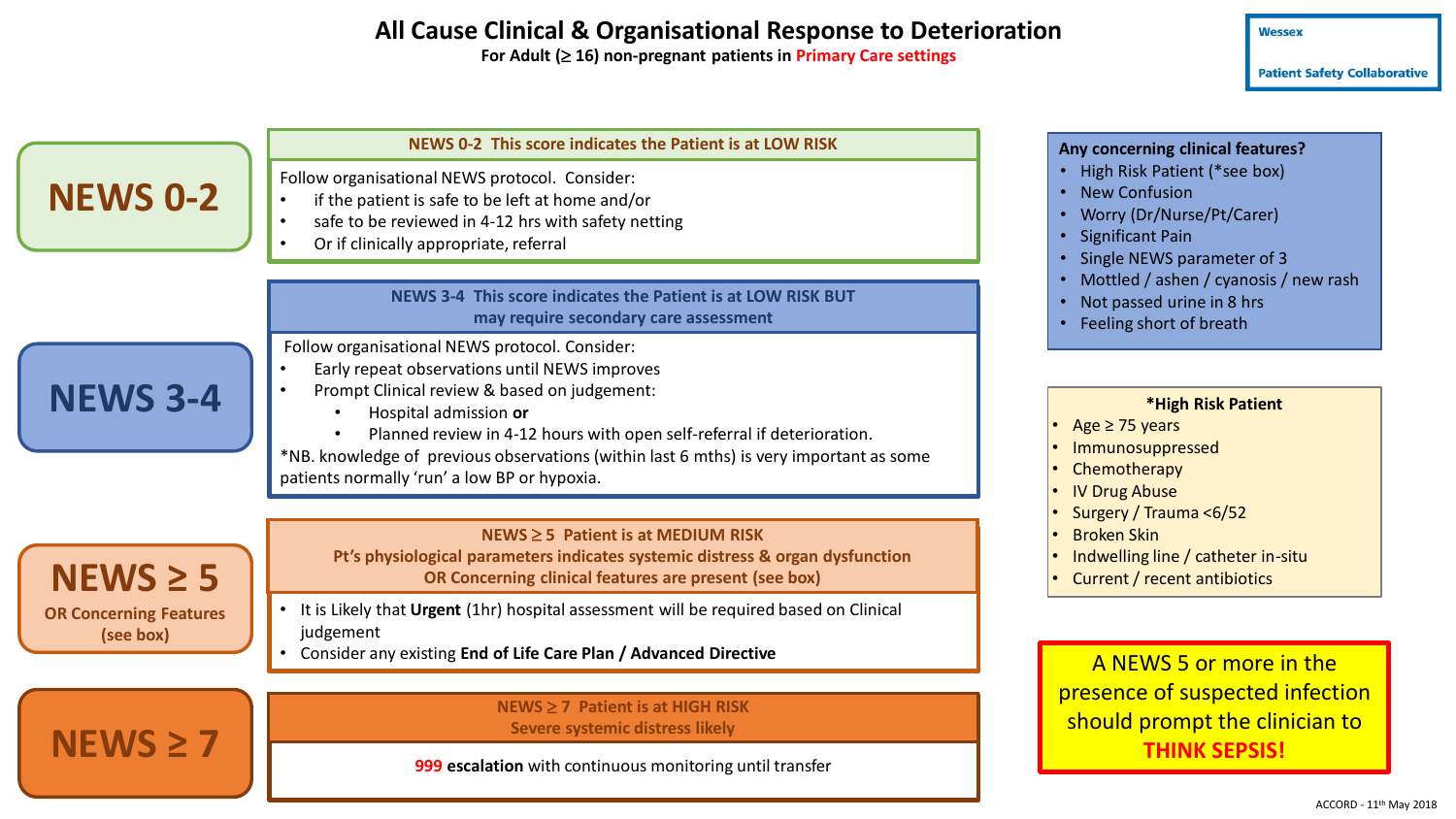# A<sup><sup>2</sup><sup>4</sup> Other All Cause Clinical & Organisational Response to Deterioration</sup>

#### **For Adult ( 16) non-pregnant patients in Primary Care settings**

*This organisational guidance has been developed in partnership with the Wessex Patient Safety Collaborative*



**A N Other NHS Trust**

*Replace example logo with organisations* 

*logo / branding*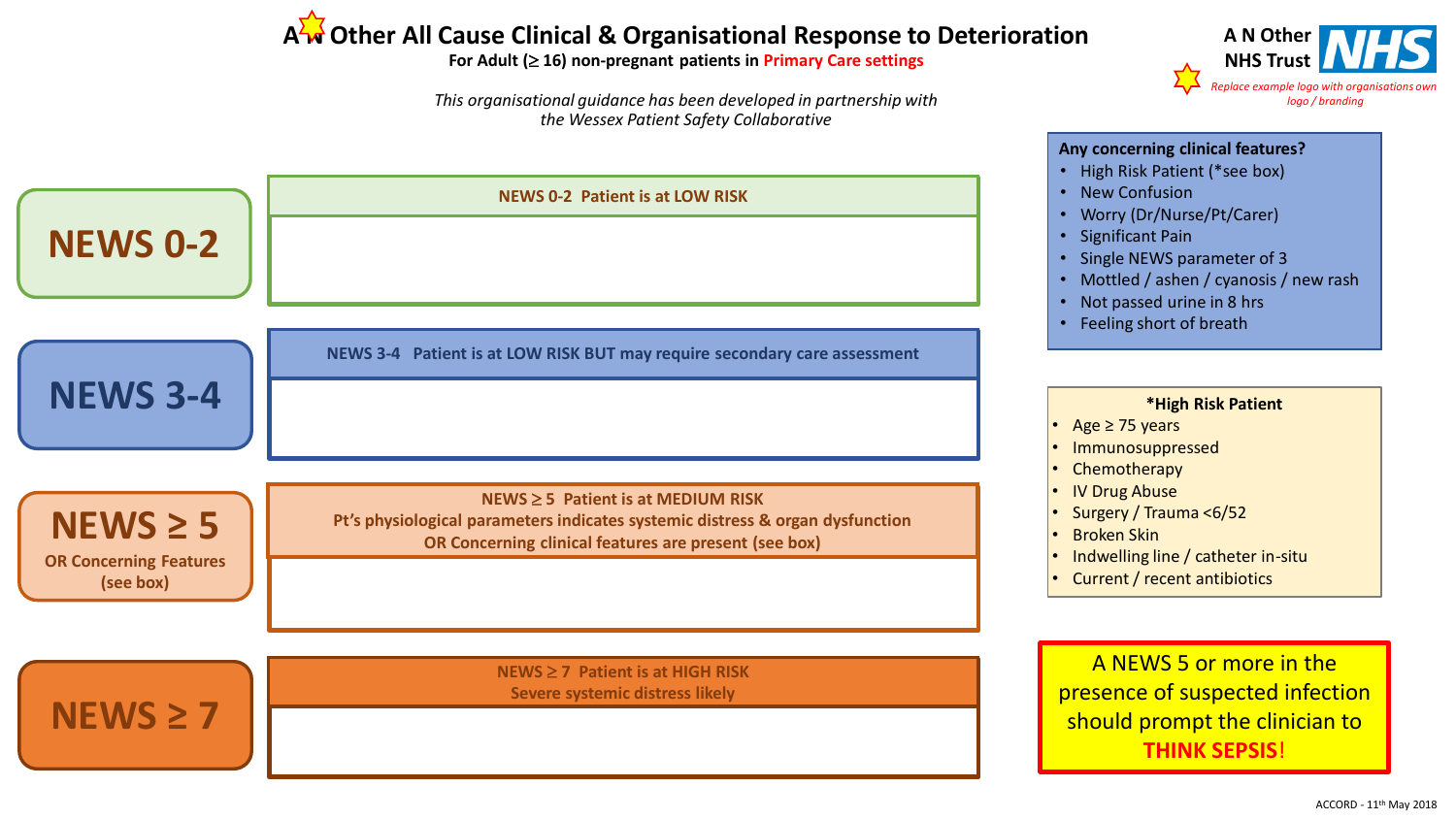## **All Cause Clinical & Organisational Response to Deterioration**

For Adult ( $\geq$  16) non-pregnant patients in Care Home settings

**Patient Safety Collaborative** 

| <b>NEWS 0-2</b>                            | NEWS 0-2 This score indicates the Patient is at LOW RISK<br>Follow organisational NEWS protocol. Consider:<br>if the patient is safe to be left at home and/or<br>$\bullet$<br>safe to be reviewed in 4-12 hrs with safety netting<br>$\bullet$                                                                                                                                              | Any concerning clinical features?<br>• High Risk Patient (*see box)<br>• New Confusion<br>• Worry (Dr/Nurse/Pt/Carer)<br>• Significant Pain<br>• Single NEWS parameter of 3<br>• Mottled / ashen / cyanosis / new rash<br>• Not passed urine in 8 hrs<br>• Feeling short of breath<br>*High Risk Patient<br>Age $\geq$ 75 years<br>Immunosuppressed<br>Chemotherapy<br><b>IV Drug Abuse</b><br>Surgery / Trauma <6/52<br><b>Broken Skin</b><br>Indwelling line / catheter in-situ<br>Current / recent antibiotics |
|--------------------------------------------|----------------------------------------------------------------------------------------------------------------------------------------------------------------------------------------------------------------------------------------------------------------------------------------------------------------------------------------------------------------------------------------------|-------------------------------------------------------------------------------------------------------------------------------------------------------------------------------------------------------------------------------------------------------------------------------------------------------------------------------------------------------------------------------------------------------------------------------------------------------------------------------------------------------------------|
|                                            | Or if clinically appropriate, referral<br>$\bullet$<br>NEWS 3-4 This score indicates the Patient is at LOW RISK BUT<br>may require secondary care assessment                                                                                                                                                                                                                                 |                                                                                                                                                                                                                                                                                                                                                                                                                                                                                                                   |
| <b>NEWS 3-4</b>                            | Follow organisational NEWS protocol. Consider:<br>Early repeat observations until NEWS improves<br>Prompt Clinical review & based on judgement:<br>Hospital admission or<br>Planned review in 4-12 hours with open self-referral if deterioration.<br>*NB. knowledge of previous observations (within last 6 mths) is very important as some<br>patients normally 'run' a low BP or hypoxia. |                                                                                                                                                                                                                                                                                                                                                                                                                                                                                                                   |
| $N EWS \geq 5$                             | $NEWS \geq 5$ Patient is at MEDIUM RISK<br>Pt's physiological parameters indicates systemic distress & organ dysfunction<br>OR Concerning clinical features are present (see box)                                                                                                                                                                                                            |                                                                                                                                                                                                                                                                                                                                                                                                                                                                                                                   |
| <b>OR Concerning Features</b><br>(see box) | It is Likely that Urgent (1hr) hospital assessment will be required based on Clinical<br>judgement<br>Consider any existing End of Life Care Plan / Advanced Directive                                                                                                                                                                                                                       | A NEWS 5 or more in the                                                                                                                                                                                                                                                                                                                                                                                                                                                                                           |
|                                            | NEWS $\geq$ 7 Patient is at HIGH RISK<br>Severe systemic distress likely<br>000 accalation with continuous monitoring until transfor                                                                                                                                                                                                                                                         | presence of suspected infection<br>should prompt the clinician to<br><b>THINK SEPSIS!</b>                                                                                                                                                                                                                                                                                                                                                                                                                         |

**999 escalation** with continuous monitoring until transfer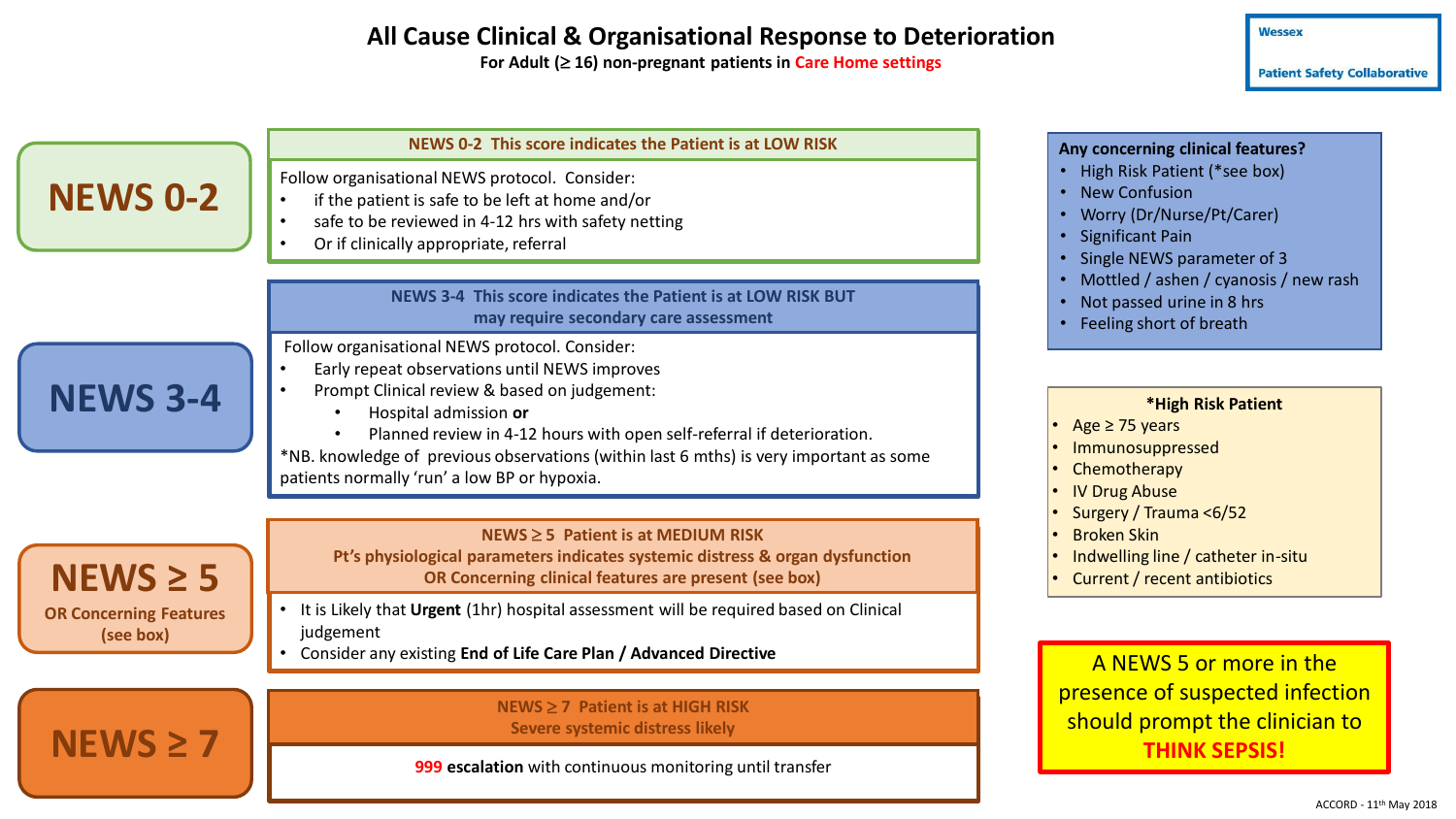# **A N Other All Cause Clinical & Organisational Response to Deterioration**

**For Adult ( 16) non-pregnant patients in Care Home settings**

*This guidance has been developed in partnership with the Wessex Patient Safety Collaborative*



**A N Other Care Home**

*Replace example logo with organisations own logo / branding*